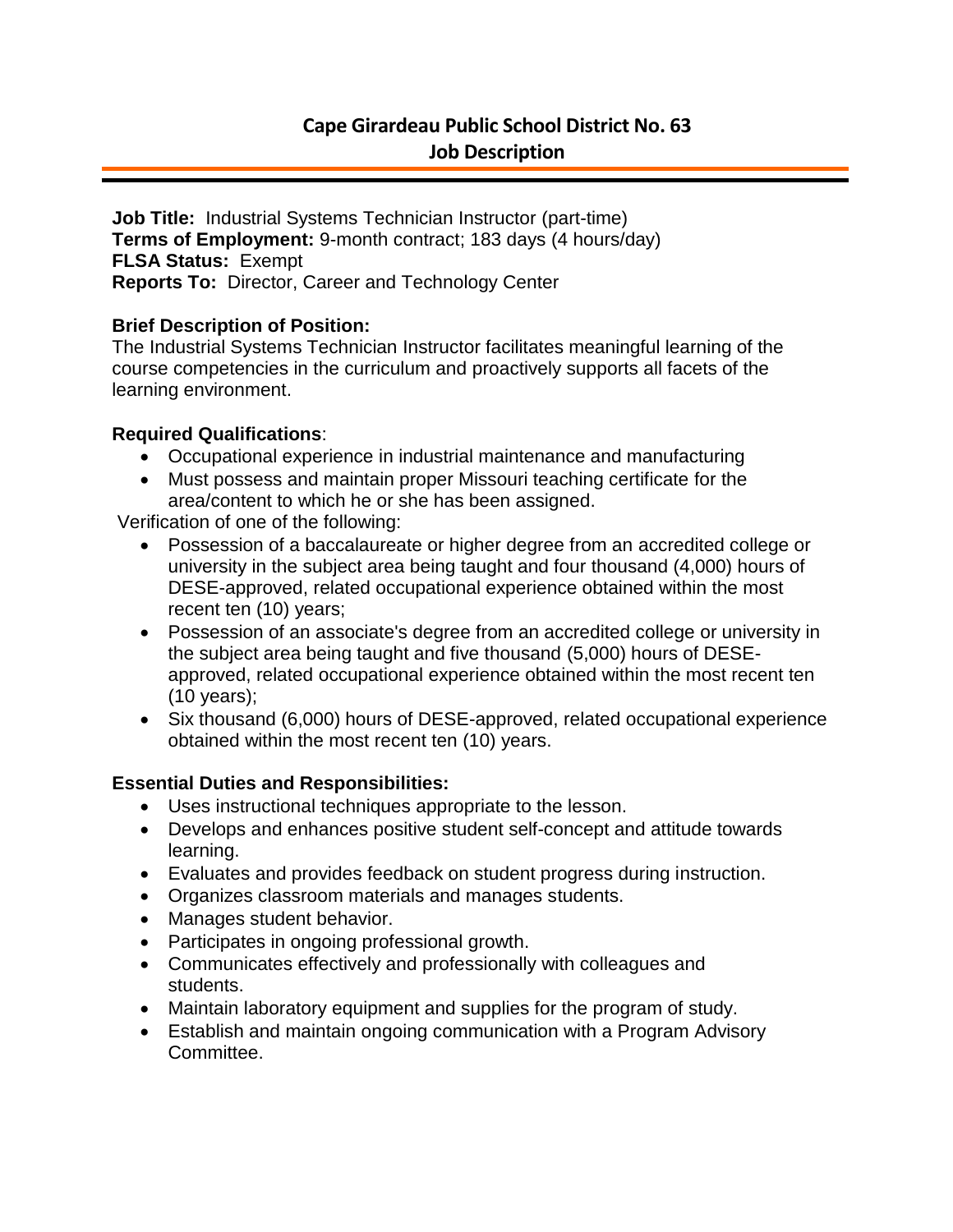## **Expectations:**

- Must show competence in the certified subject area.
- Participate in professional organizations appropriate to career and technical education, such as (Missouri Trade & Technical Association, Missouri Association for Career & Technical Education and Association for Career & Technical Education) as well as the field in which you teach.
- Attend professional development activities, such as educational conferences, field specific up-dates and college course work required to maintain his/her teaching certificate and remain eligible for employment.
- Actively participate on building level teams and in school-related activities.
- Must be able to demonstrate the ability to collaborate with colleagues, analyze student data, and make necessary instructional interventions for student growth that is based on data and best practices in education.
- Use technology appropriate for instruction and program use.
- Obtain appropriate industry certifications as an instructor.
- Secure appropriate industry certifications for the program of study.

## **Hazards:**

For some buildings, stairs, chalk dust and exposure to communicable diseases may be a potential hazard. In science labs, there could be exposure to chemicals and fumes. Equipment that supports classroom instruction could be potentially hazardous under certain conditions. Injuries due to tool usage. Exposure to high voltages, mechanical forces, heavy objects, flammable and corrosive chemicals, flying particles and debris, and high noise levels. Travel between schools will cause exposure to hazardous driving and walking conditions.

## **Physical Demands/Environmental Factors:**

- Ability to work in a climate controlled building, as well as in inclement weather.
- Ability to stand, walk, and move around for long periods of time
- Requires constant hand-eye/mind-eye coordination, hearing; intermittent walking, talking and writing.
- Frequent keyboarding and repetitive motions with wrists, fingers, and hands are required.
- Ability to see and read, with or without vision aids, a computer screen and printed matter, and to distinguish colors.
- Sufficient hearing to understand speech at normal room levels, and to hear and understand speech on the telephone.
- Manual dexterity to operate a telephone and enter data into a computer using both hands.
- Ability to communicate, effectively and efficiently with sufficient volume to be heard in normal conversation, on the telephone, and addressing groups.
- Ability to exert up to 30 pounds of force to lift, carry, push, pull, or otherwise move objects.
- Ability to lift, bend, stoop, pull, grasp, and carry a variety of objects of different shapes and sizes.